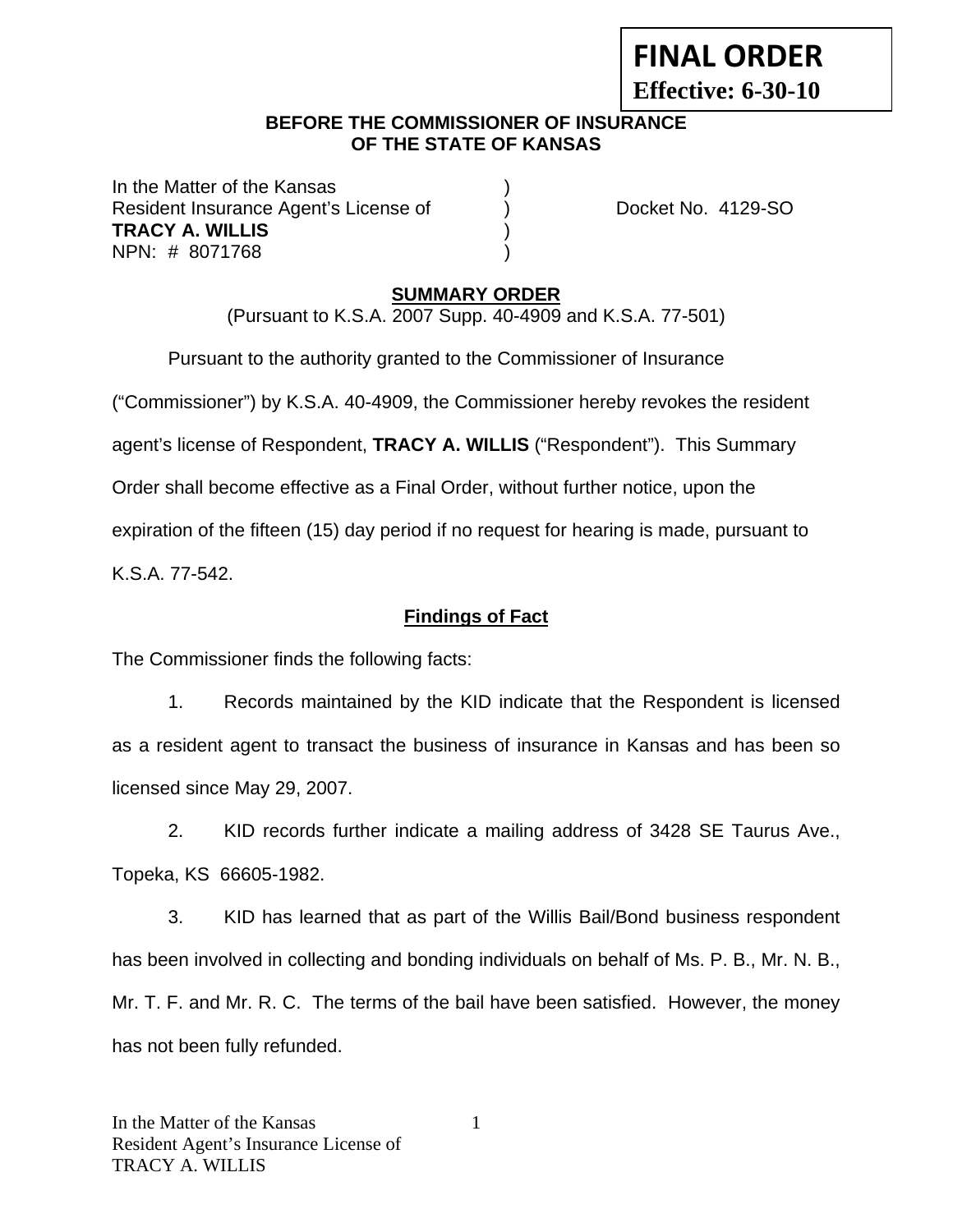4. Respondent responded to a letter from the undersigned Staff Attorney that

did not refute all of the above statements.

#### **Applicable Law**

5. K.S.A. 40-4909(a) provides, in relevant part:

"The commissioner may deny, suspend, revoke or refuse renewal of any license issued under this act if the commissioner finds that the applicant or license holder has:

- (2) Violated:
	- (A) Any provision of chapter 40 of the Kansas Statutes Annotated, and amendments thereto, or any rule and regulation promulgated hereunder;
- (4) Improperly withheld, misappropriated or converted any moneys or properties received in the course of doing insurance business.
- (8) Used any fraudulent, coercive, or dishonest practice, or demonstrated any incompetence, untrustworthiness, or financial irresponsibility in the conduct of business in this state or elsewhere. . .."

 6. The Commissioner may revoke any license issued under the Insurance Agents Licensing Act if the Commissioner finds that the interests of the insurer or the insurable interests of the public are not properly served under such license. K.S.A. 40- 4909(b).

7. K.S.A. 40-247 requires a producer must forward insurance premiums

received.

## **Conclusions of Law**

8. The Commissioner has jurisdiction over Respondent as well as the subject

matter of this proceeding, and such proceeding is held in the public interest.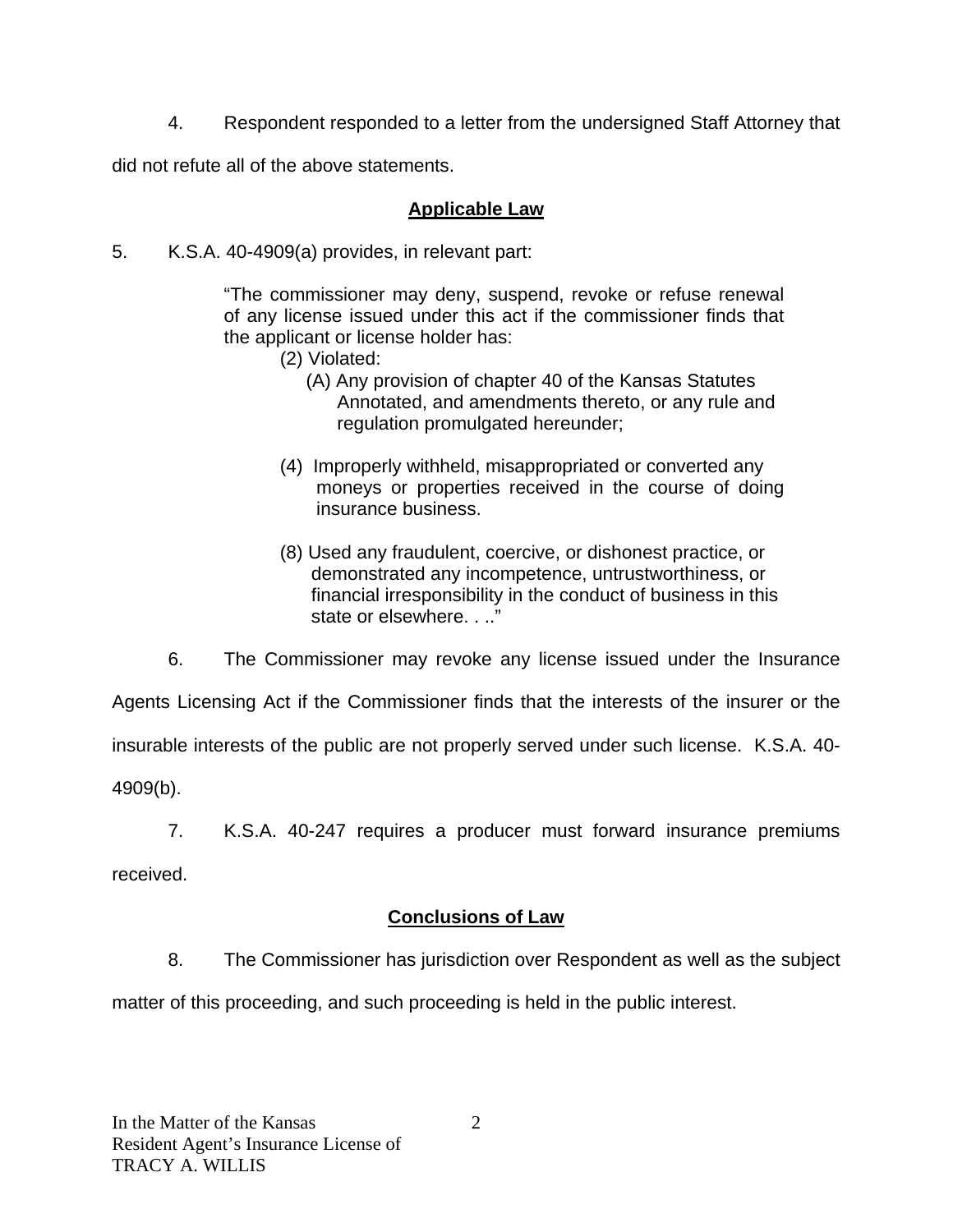9. The Commissioner finds, based on the facts contained in paragraphs 3 and 4, that Respondent has demonstrated incompetence, untrustworthiness, or financial irresponsibility in the conduct of business.

 10. Based on the Respondent's actions explained in paragraphs 3 and 4, the Commissioner concludes that sufficient grounds exist for the revocation of Respondent's insurance agent's license pursuant to K.S.A. 40-4909(b) because such license is not properly serving the interests of the insurer and the insurable interests of the public.

 11. Based on the facts and circumstances set forth herein, it appears that the use of summary proceedings in this matter is appropriate, in accordance with the provisions set forth in K.S.A. 77-537(a), in that the use of summary proceedings does not violate any provision of the law and the protection of the public interest does not require the KID to give notice and opportunity to participate to persons other than Tracy A. Willis.

# **IT IS THEREFORE ORDERED BY THE COMMISSIONER OF INSURANCE THAT** the

Kansas resident insurance agent's license of Tracy A. Willis is hereby **REVOKED. It is further ordered,** that Tracy A. Willis shall **CEASE and DESIST** from the sale, solicitation, or negotiation of insurance and/or receiving compensation deriving from the sale, solicitation, or negotiation of insurance conducted after the effective date of this order.

3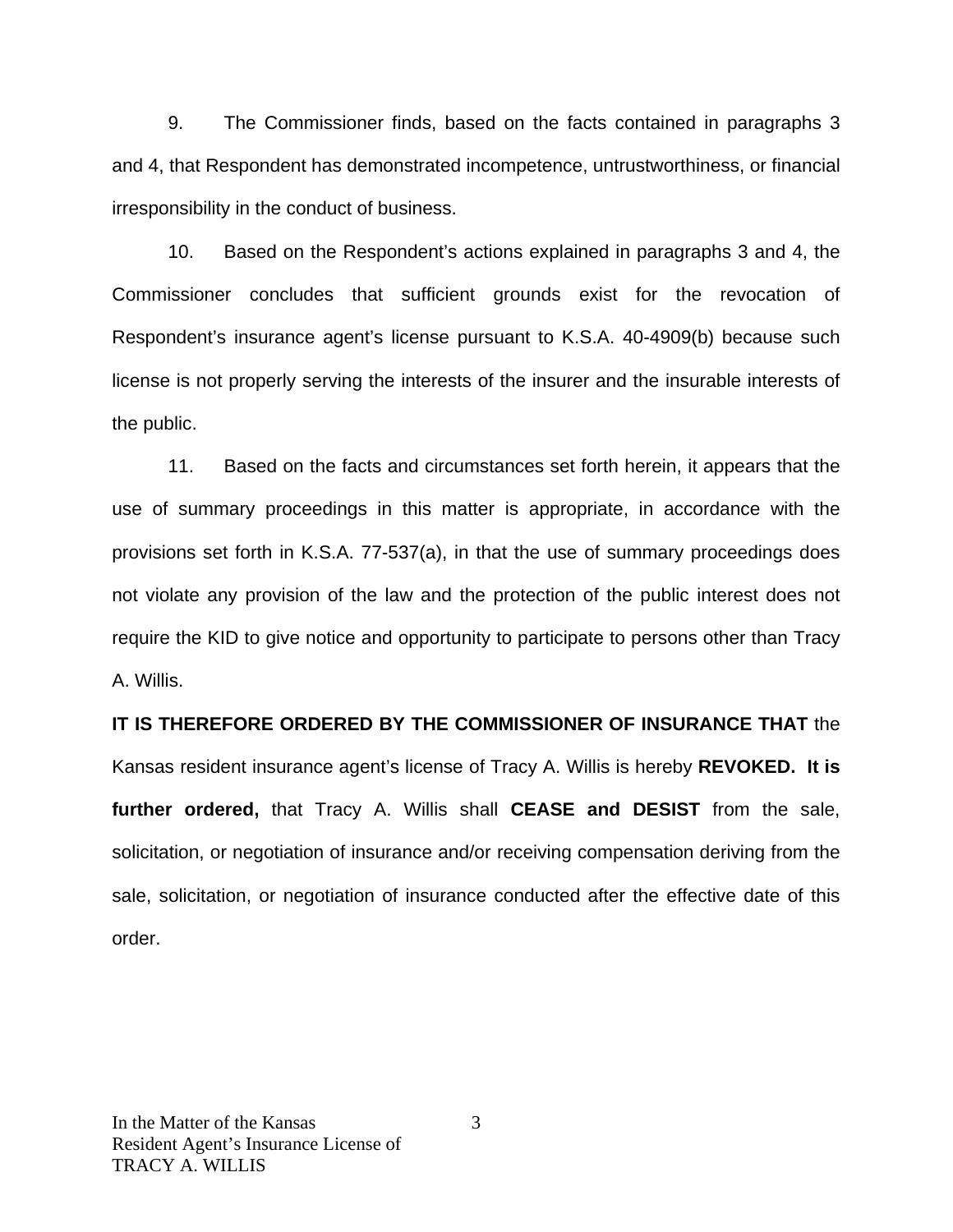#### **NOTICE AND OPPORTUNITY FOR HEARING**

TRACY A. WILLIS, within fifteen (15) days of service of this Summary Order, may file with the Kansas Insurance Department a written request for hearing on this Summary Order, as provided by K.S.A. 77-542. In the event a hearing is requested, such request should be directed to:

> John W. Campbell, General Counsel Kansas Insurance Department 420 S.W.  $9<sup>th</sup>$  Street Topeka, Kansas 66612

Any costs incurred as a result of conducting any administrative hearing shall be assessed against the agent/agency who is the subject of the hearing as provided by K.S.A. 40-4909(f). Costs shall include witness fees, mileage allowances, any costs associated with reproduction of documents which become part of the hearing record, and the expense of making a record of the hearing.

If a hearing is not requested, this Summary Order shall become effective as a

Final Order, without further notice, upon the expiration of the fifteen (15) day period for

requesting a hearing. The Final Order will constitute final agency action in the matter.

In the event the Respondent files a petition for judicial review, the agency officer designated pursuant to K.S.A. 77-613(e) to receive service of a petition for judicial review on behalf of the Kansas Insurance Department is:

> John W. Campbell, General Counsel Kansas Insurance Department 420 S.W.  $9^{th}$  St. Topeka, Kansas 66612

4